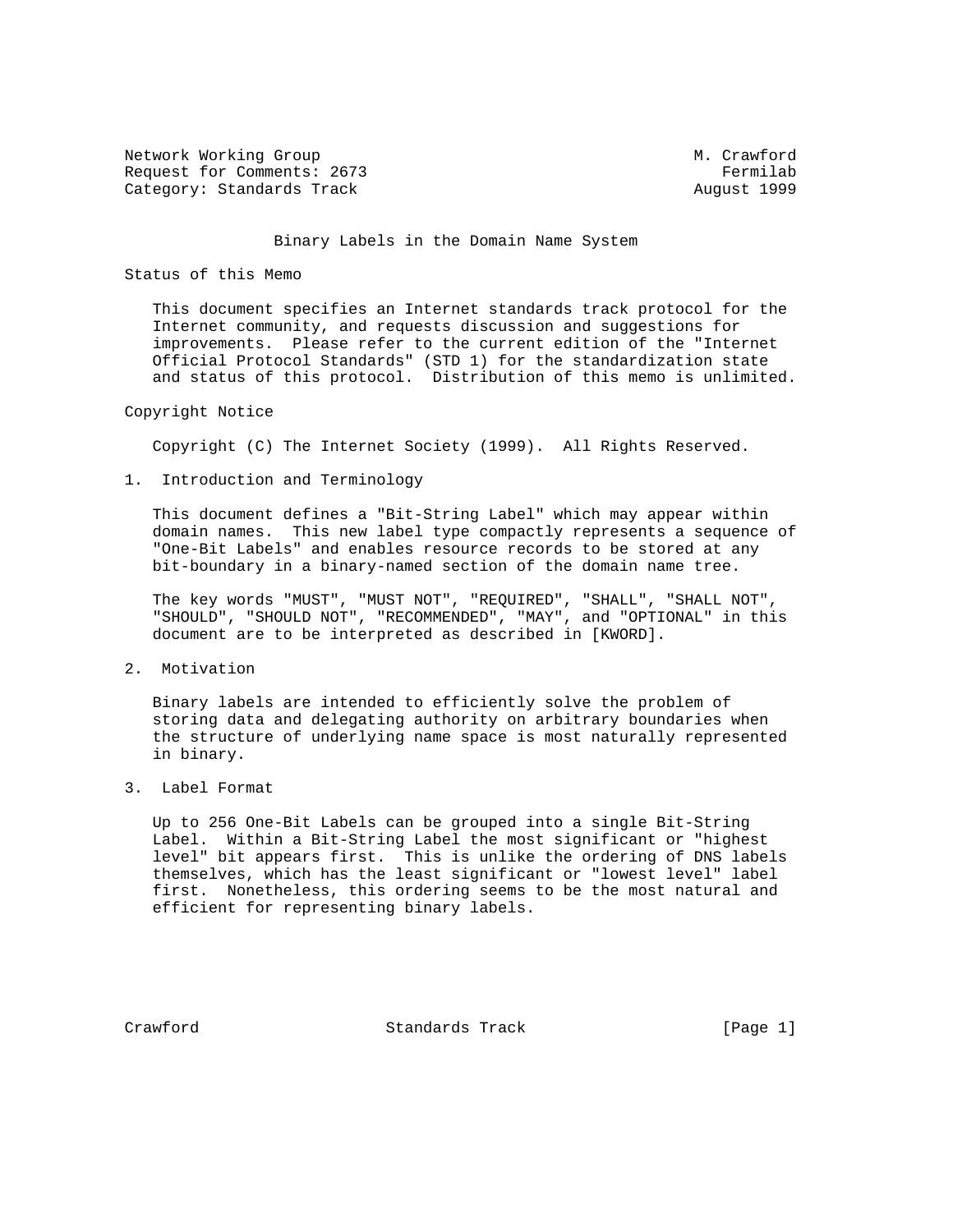Among consecutive Bit-String Labels, the bits in the first-appearing label are less significant or "at a lower level" than the bits in subsequent Bit-String Labels, just as ASCII labels are ordered.

### 3.1. Encoding

 $0$  and  $1$  and  $2$  0 1 2 3 4 5 6 7 8 9 0 1 2 3 4 5 6 7 8 9 0 1 2 . . . +-+-+-+-+-+-+-+-+-+-+-+-+-+-+-+-+-+-+-+-+-+-+-+-//+-+-+-+-+-+-+ |0 1| ELT | Count | Label ... | +-+-+-+-+-+-+-+-+-+-+-+-+-+-+-+-+-+-+-+-+-+-+-+//-+-+-+-+-+-+-+

(Each tic mark represents one bit.)

- ELT 000001 binary, the six-bit extended label type [EDNS0] assigned to the Bit-String Label.
- Count The number of significant bits in the Label field. A Count value of zero indicates that 256 bits are significant. (Thus the null label representing the DNS root cannot be represented as a Bit String Label.)
- Label The bit string representing a sequence of One-Bit Labels, with the most significant bit first. That is, the One-Bit Label in position 17 in the diagram above represents a subdomain of the domain represented by the One-Bit Label in position 16, and so on.

 The Label field is padded on the right with zero to seven pad bits to make the entire field occupy an integral number of octets. These pad bits MUST be zero on transmission and ignored on reception.

 A sequence of bits may be split into two or more Bit-String Labels, but the division points have no significance and need not be preserved. An excessively clever server implementation might split Bit-String Labels so as to maximize the effectiveness of message compression [DNSIS]. A simpler server might divide Bit-String Labels at zone boundaries, if any zone boundaries happen to fall between One-Bit Labels.

3.2. Textual Representation

 A Bit-String Label is represented in text -- in a zone file, for example -- as a <bit-spec> surrounded by the delimiters "\[" and "]". The <bit-spec> is either a dotted quad or a base indicator and a sequence of digits appropriate to that base, optionally followed by a

Crawford Standards Track [Page 2]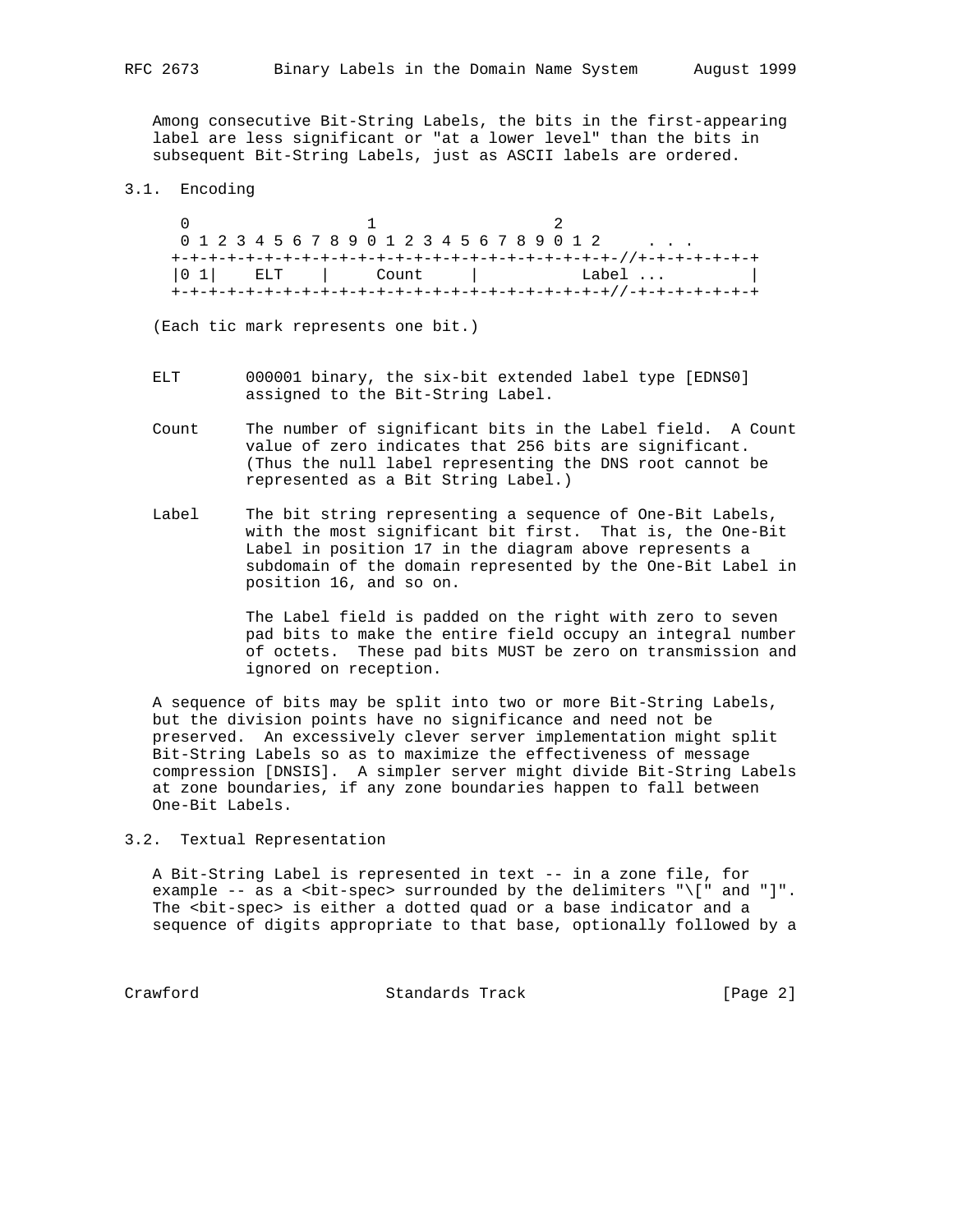slash and a length. The base indicators are "b", "o" and "x", denoting base 2, 8 and 16 respectively. The length counts the significant bits and MUST be between 1 and 32, inclusive, after a dotted quad, or between 1 and 256, inclusive, after one of the other forms. If the length is omitted, the implicit length is 32 for a dotted quad or 1, 3 or 4 times the number of binary, octal or hexadecimal digits supplied, respectively, for the other forms.

In augmented Backus-Naur form [ABNF],

|             | bit-string-label = $"\[ \ ]\]$ bit-spec "]"                          |
|-------------|----------------------------------------------------------------------|
| bit-spec    | = bit-data [ "/" length ]<br>/ dotted-quad [ "/" slength ]           |
| bit-data    | $=$ "x" $1*64$ HEXDIG<br>$/$ "o" $1*860$ CTDIG<br>$/$ "b" $1*256BIT$ |
| dotted-quad | = decbyte "." decbyte "." decbyte "." decbyte                        |
| decbyte     | $= 1*3$ DIGIT                                                        |
| length      | $=$ NZDIGIT *2DIGIT                                                  |
| slength     | $=$ NZDIGIT $\lceil$ DIGIT $\rceil$                                  |
| OCTDIG      | $=$ $\frac{8 \times 30 - 37}{ }$                                     |
| NZDIGIT     | $=$ $\frac{8x31-39}{ }$                                              |

 If a <length> is present, the number of digits in the <bit-data> MUST be just sufficient to contain the number of bits specified by the <length>. If there are insignificant bits in a final hexadecimal or octal digit, they MUST be zero. A <dotted-quad> always has all four parts even if the associated <slength> is less than 24, but, like the other forms, insignificant bits MUST be zero.

 Each number represented by a <decbyte> must be between 0 and 255, inclusive.

 The number represented by <length> must be between 1 and 256 inclusive.

The number represented by <slength> must be between 1 and 32 inclusive.

Crawford Standards Track [Page 3]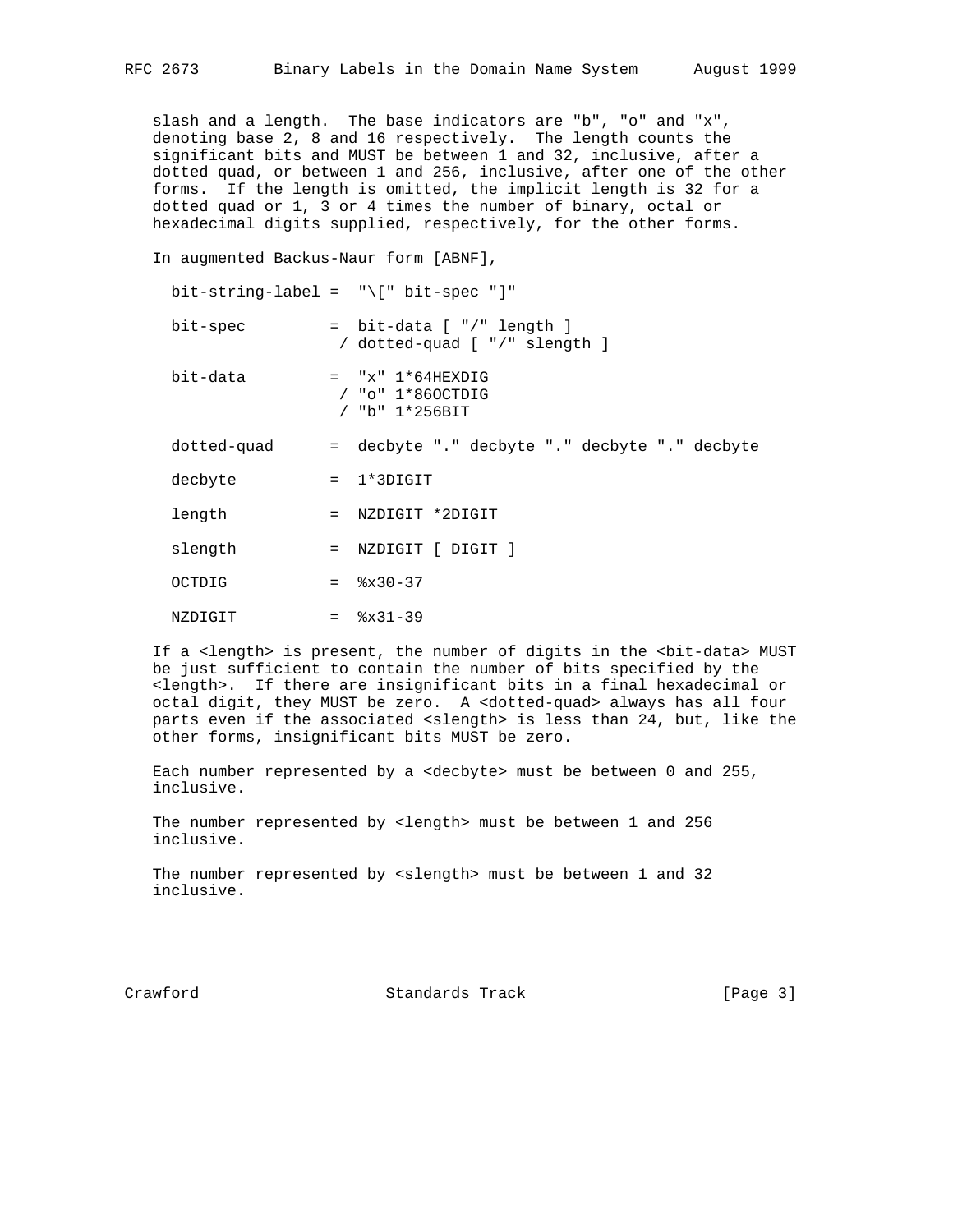When the textual form of a Bit-String Label is generated by machine, the length SHOULD be explicit, not implicit.

3.2.1. Examples

The following four textual forms represent the same Bit-String Label.

 \[b11010000011101] \[o64072/14] \[xd074/14] \[208.116.0.0/14]

 The following represents two consecutive Bit-String Labels which denote the same relative point in the DNS tree as any of the above single Bit-String Labels.

### \[b11101].\[o640]

3.3. Canonical Representation and Sort Order

 Both the wire form and the text form of binary labels have a degree of flexibility in their grouping into multiple consecutive Bit-String Labels. For generating and checking DNS signature records [DNSSEC] binary labels must be in a predictable form. This canonical form is defined as the form which has the fewest possible Bit-String Labels and in which all except possibly the first (least significant) label in any sequence of consecutive Bit-String Labels is of maximum length.

 For example, the canonical form of any sequence of up to 256 One-Bit Labels has a single Bit-String Label, and the canonical form of a sequence of 513 to 768 One-Bit Labels has three Bit-String Labels of which the second and third contain 256 label bits.

 The canonical sort order of domain names [DNSSEC] is extended to encompass binary labels as follows. Sorting is still label-by-label, from most to least significant, where a label may now be a One-Bit Label or a standard (code 00) label. Any One-Bit Label sorts before any standard label, and a 0 bit sorts before a 1 bit. The absence of a label sorts before any label, as specified in [DNSSEC].

Crawford **Standards Track** [Page 4]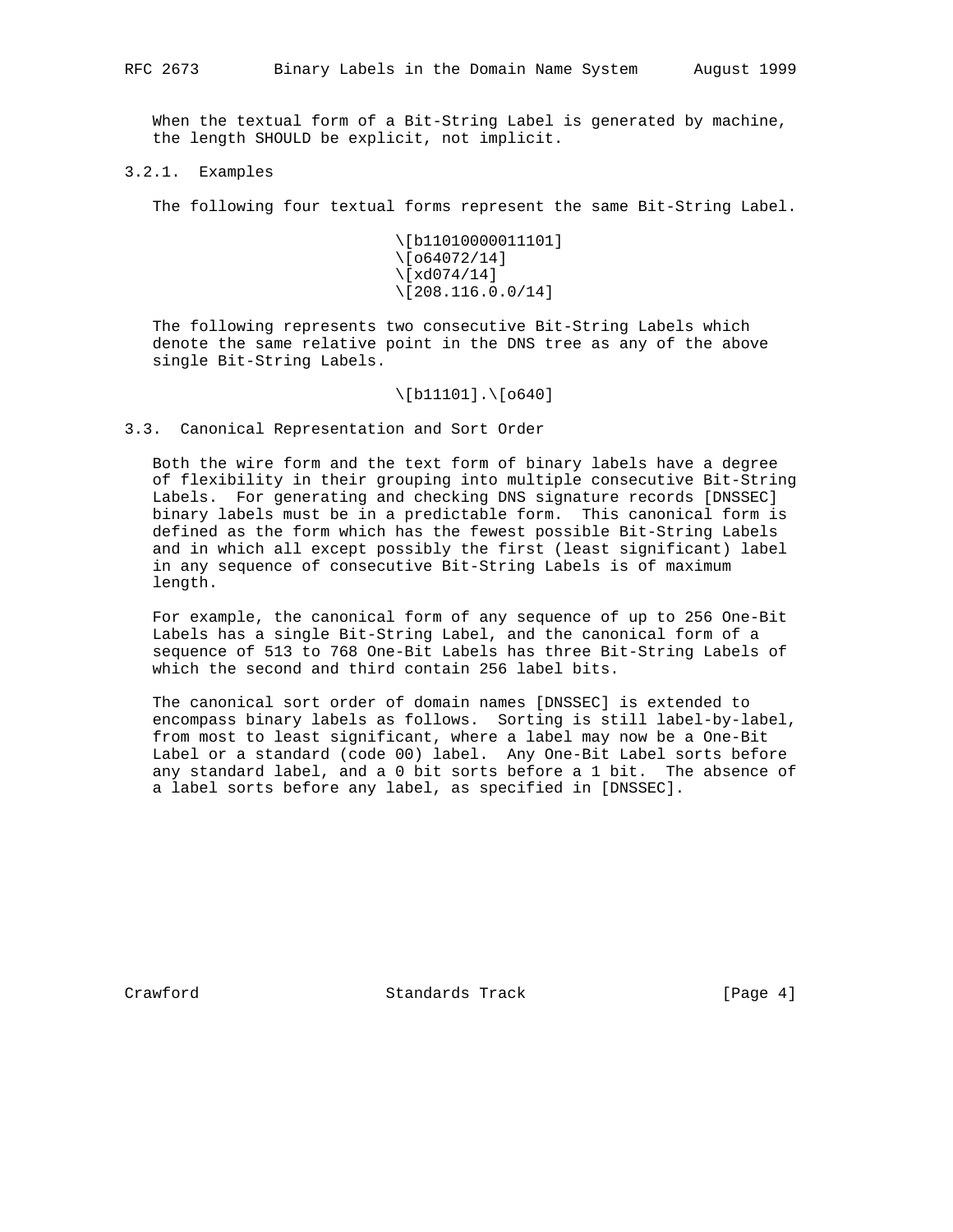For example, the following domain names are correctly sorted.

 foo.example \[b1].foo.example \[b100].foo.example \[b101].foo.example bravo.\[b10].foo.example alpha.foo.example

4. Processing Rules

 A One-Bit Label never matches any other kind of label. In particular, the DNS labels represented by the single ASCII characters "0" and "1" do not match One-Bit Labels represented by the bit values 0 and 1.

5. Discussion

 A Count of zero in the wire-form represents a 256-bit sequence, not to optimize that particular case, but to make it completely impossible to have a zero-bit label.

6. IANA Considerations

 This document defines one Extended Label Type, termed the Bit-String Label, and requests registration of the code point 000001 binary in the space defined by [EDNS0].

7. Security Considerations

 All security considerations which apply to traditional ASCII DNS labels apply equally to binary labels. he canonicalization and sorting rules of section 3.3 allow these to be addressed by DNS Security [DNSSEC].

Crawford **Standards Track** [Page 5]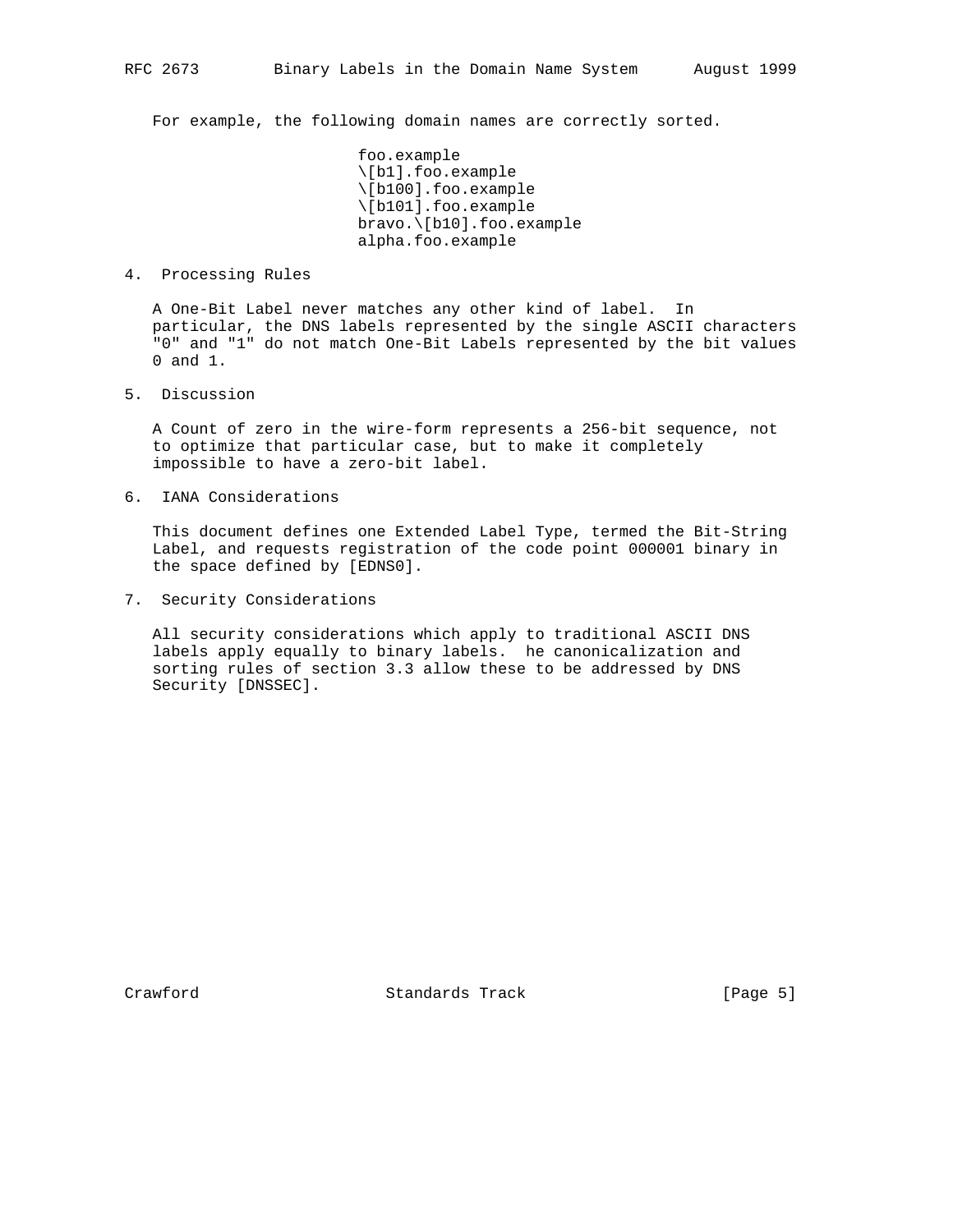# 8. References

- [ABNF] Crocker, D. and P. Overell, "Augmented BNF for Syntax Specifications: ABNF", RFC 2234, November 1997.
- [DNSIS] Mockapetris, P., "Domain names implementation and specification", STD 13, RFC 1035, November 1987.
- [DNSSEC] Eastlake, D., 3rd, C. Kaufman, "Domain Name System Security Extensions", RFC 2065, January 1997
- [EDNS0] Vixie, P., "Extension mechanisms for DNS (EDNS0)", RFC 2671, August 1999.
- [KWORD] Bradner, S., "Key words for use in RFCs to Indicate Requirement Levels," BCP 14, RFC 2119, March 1997.
- 9. Author's Address

 Matt Crawford Fermilab MS 368 PO Box 500 Batavia, IL 60510 USA

 Phone: +1 630 840-3461 EMail: crawdad@fnal.gov

Crawford Standards Track [Page 6]